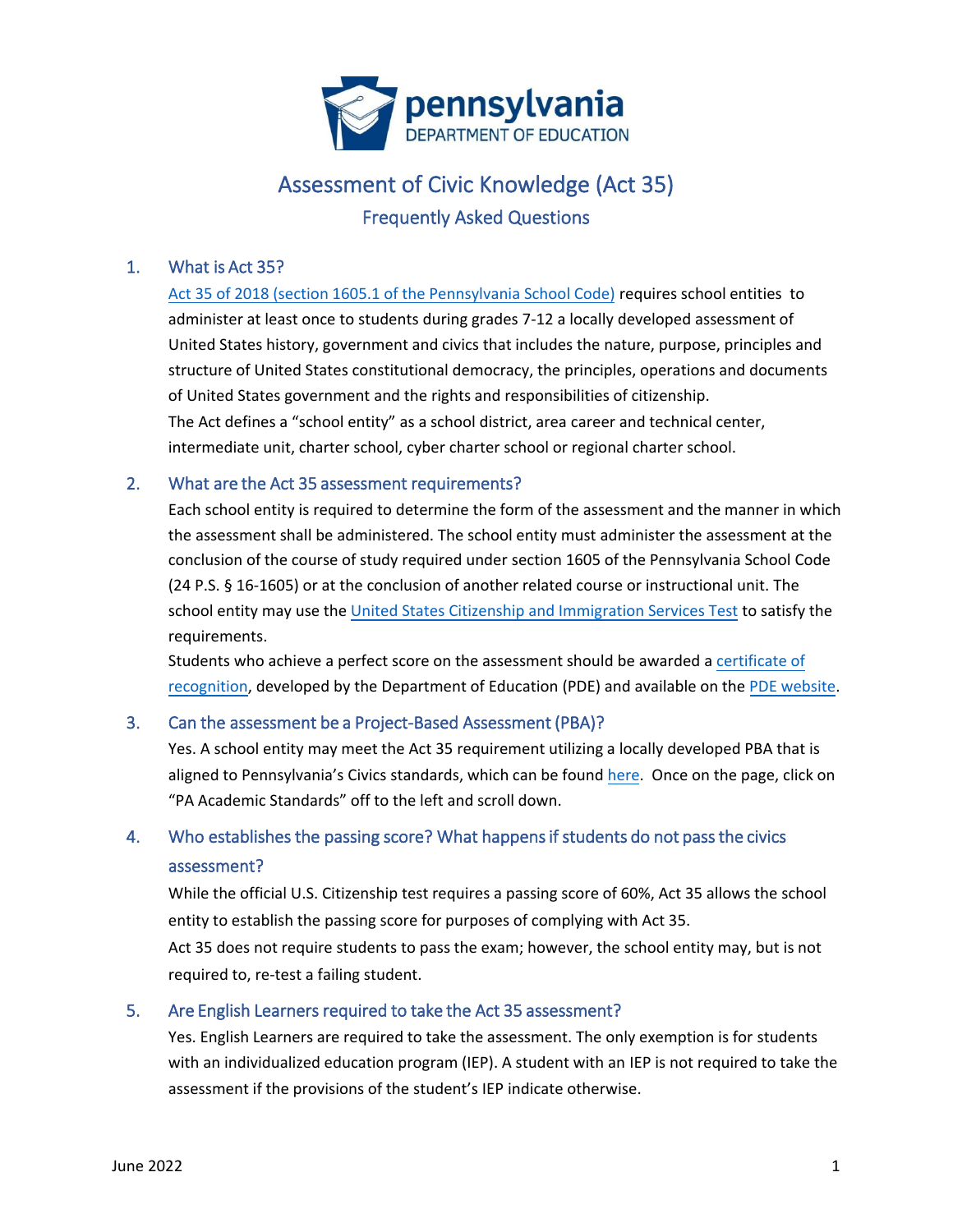

## Assessment of Civic Knowledge (Act 35)

## Frequently Asked Questions

## 6. May a school entity translate the Act 35 assessment to another language and/or offer accommodations for English Learners?

Whether a school entity offers a translated assessment is a local decision. School entities are encouraged to use any/all the accommodations students receive in their classroom instruction for other local assessments.

### 7. What data must school entities submit to PDE relative to their local Act 35 assessments?

PDE requires reporting from each school entity at the conclusion of each school year via the Future Ready Comprehensive Planning Portal (FRCPP). The reporting requirements include:

- Type of the assessment administered;
- Total number of students who took the assessment;
- Total number of students who attained a passing grade on the assessment;
- Grade level or levels in which the assessment was administered;
- Course or courses in which the assessment was administered; and
- Number of students scoring 100% on the assessment.

School entities report prior year Act 35 data in the Future Ready Comprehensive Planning Portal (FRCPP)each fall.

## 8. Are Career and Technical Centers (CTC) and Intermediate Units (IU) required to comply with Act 35?

Comprehensive CTCs must comply with Act 35 since they provide civics instruction to their students; part time CTCs that do not provide civics instruction are exempt from Act 35 assessment and reporting.

Likewise, if an IU provides civics instruction to its students, the IU would need to administer an assessment and report data to PDE.

## 9. How does a school entity address students who, for various reasons, did not take the assessment?

Act 35 of 2018 requires *all* students to take the assessment. The only exemption is for students with an IEP, if the provisions of the student's IEP indicate otherwise. For students who did not participate during the regularly scheduled time, school entities should offer a make-up exam before the conclusion of the school year.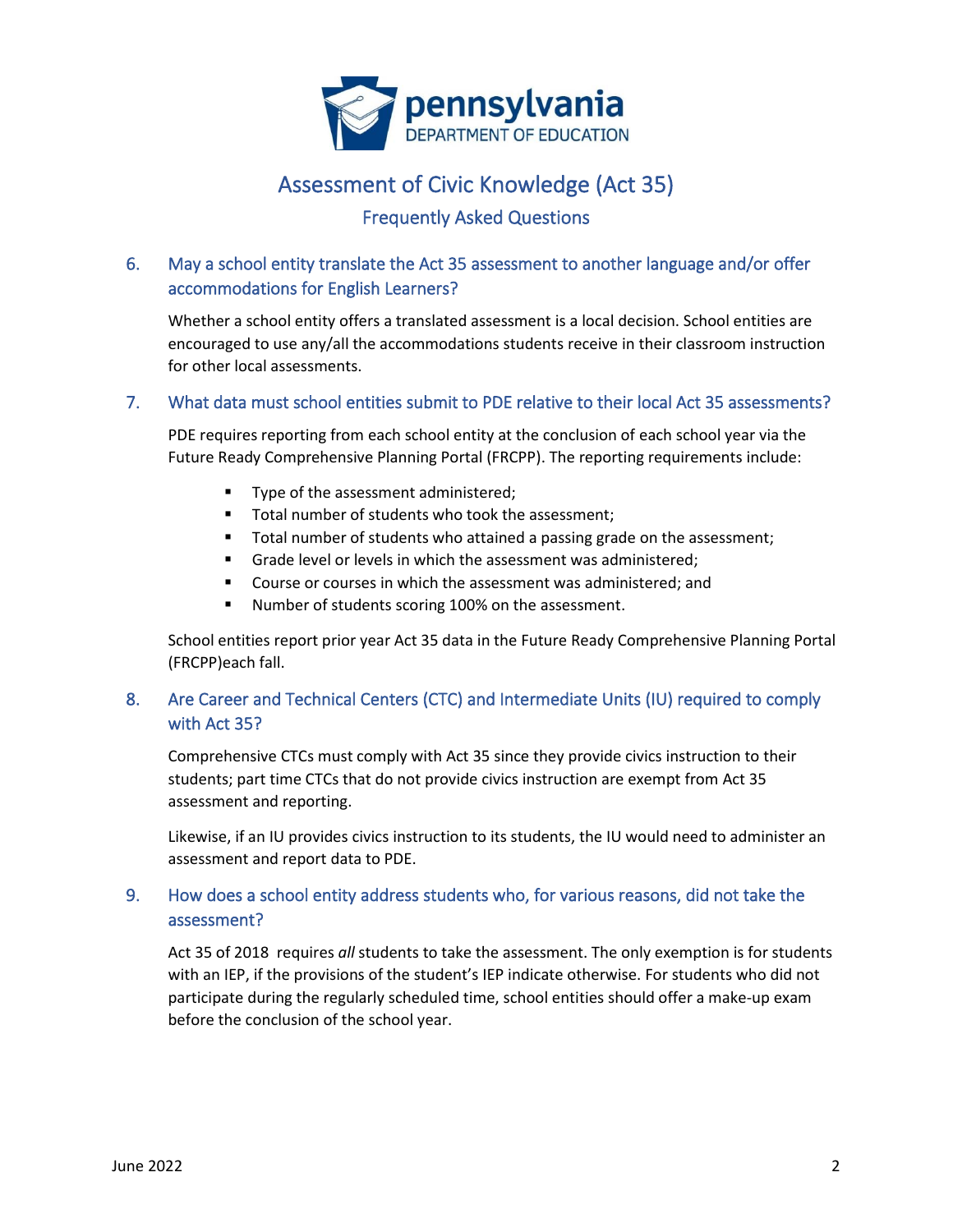

## Assessment of Civic Knowledge (Act 35)

## Frequently Asked Questions

### 10. What reporting requirements exist for transfer students?

School entities only report students who were enrolled in and took the test in their school entity at the time of the assessment.

### 11. What requirements exist for charter schools and cyber charter schools?

Any charter school or cyber charter school that has a grade 7, 8, 9, 10, 11, or 12 must comply with the requirements of Act 35 of 2018.

### 12. Is there a reporting requirement if a school entity failed to administer the assessment?

Yes. If a school entity failed to administer the assessment, the school entity still must report Act 35 data to PDE. The school entity should enter zeroes in the appropriate fields in the FRCPP.

#### 13. Are school entities required to post assessment results on their website?

No. A school entity is not required to post results on its website; however, State-wide disaggregated results by LEA will be posted on the SAS website [here.](https://www.pdesas.org/Page/Viewer/ViewPage/48/)

### 14. If students took the Act 35 civics exam in their respective social studies course (e.g., Economics, Political Systems, or Problems in Democracy), how is this reported?

The school entity will report each course separately. For courses not listed, the option to "add a course" is available.

### 15. Why can't I update the Chief School Administrator information on the Profile page?

The Chief School Administrator information that appears on the Profile page is pulled directly from EdNA. If the information is incorrect or out of date, the EdNAV2 updater will need to update the information along with any required paperwork in the EdNAV2 system. Once the corrected information appears on the public side of EdNA, you can refresh the Profile Data by clicking on the "Refresh Profile Data" button at the top of that page. More information can be found [here.](https://www.education.pa.gov/DataAndReporting/PIMS/EdNA/Pages/default.aspx)

### 16. Why is the Chief School Administrator unable to sign-off?

The Civic Knowledge Survey pulls its profile information from EdNA. If the email address listed in EdNA is different from the email address the user has in MyPDESuite, the system will not allow the Chief School Administrator to sign-off. The plan also will need to be assigned to the Chief School Administrator in the ADMIN area of the FRCPP along with Viewer, Writer, Sign-off, and Submitter permission. For more information [click here.](https://www.education.pa.gov/Teachers%20-%20Administrators/Comprehensive%20Planning/Pages/FRCPP.aspx)